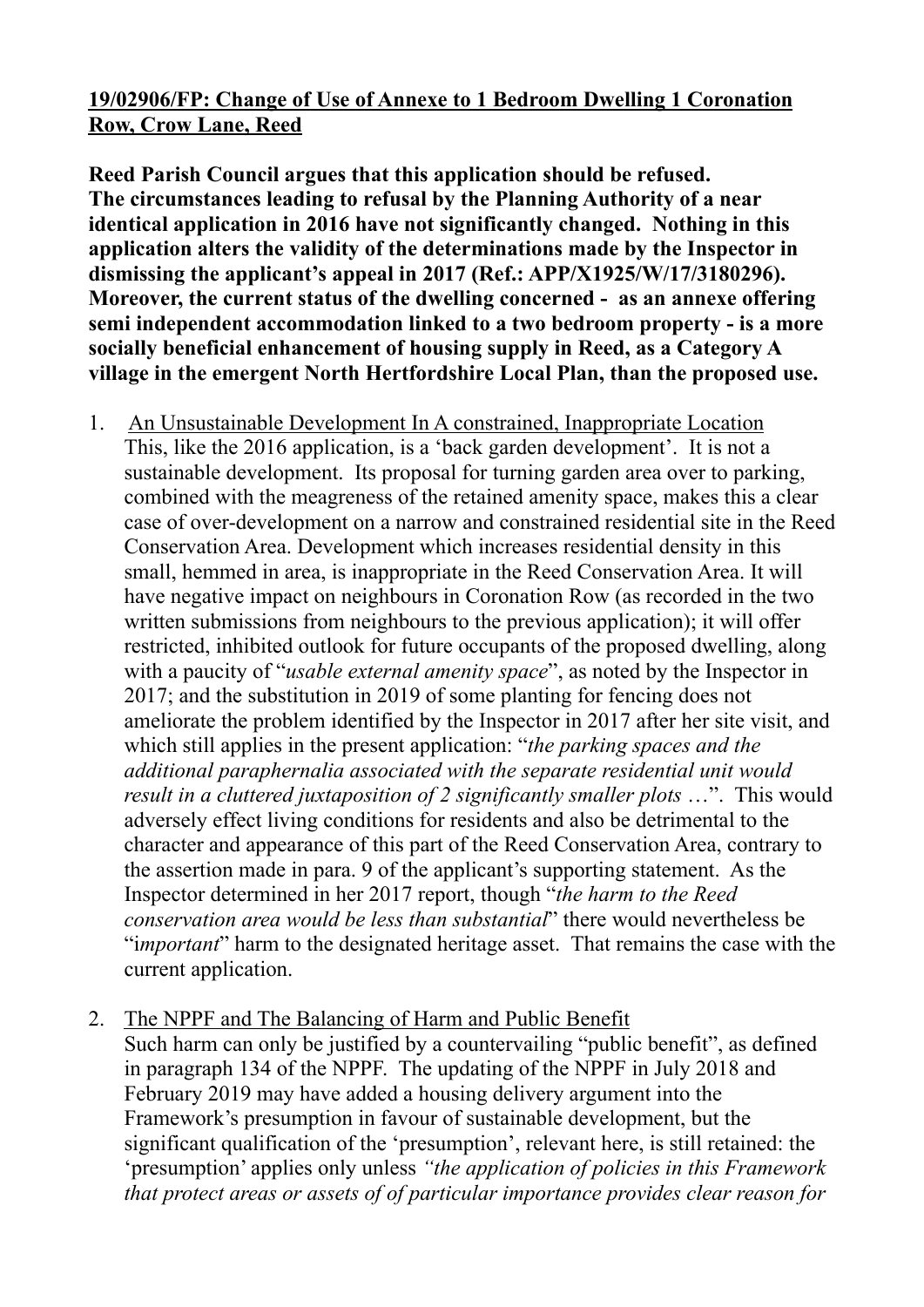*refusing the proposed application."* A cardinal point here is that the balancing exercise required by the NPPF - measuring harm against public benefit - has already been undertaken by the Inspector in 2017 and her conclusions remain valid and equally applicable to the current application, providing "*clear reason*" for refusing it: *"I attribute only modest weight to the economic, social and environmental benefits this proposal would make to the local economy and housing stock. This would be insufficient to to outweigh the harm identified to the significance of the Reed conservation area."* In paragraph 15 of the supporting statement, the applicant refers to advice in the NPPF that the local authority be able to demonstrate a 5 year supply of housing land. The purport of this reference seems to be that this commends the present application, because it contributes a 1 bedroom dwelling to the District's housing supply. This is a very thin argument, one the Inspector addresses and despatches in paragraphs 24 and 25 of her 2017 appeal judgement. The NPPF does not enjoin or licence development which is inappropriate or unsustainable. A back-garden development of this nature requires exceptional conditions to justify it. It should be noted that when the applicant made their first application to convert their double garage into a residential annexe, Reed Parish Council registered no objection to the annexe application, over-coming wariness that an annexe might become a speculative means to acquiring a separate, saleable dwelling. Councillors were reluctant to oppose a resident apparently making provision of supported, independent living space in an existing home in the village. The Council also took reassurance from the fact that when the Planning Authority granted the application for the garage/annexe conversion they stipulated that its residential use had to be be linked to the main house, 1 Coronation Row. As such the annexe an be argued to be a social and communal benefit, providing housing stock of a kind otherwise unavailable in Reed. There is no such public, social benefit associated with the current application, which is to create a separate dwelling for sale at market value. It does not contribute to another need in Reed, which is for affordable housing. Were it a new-build proposal, not an annexe conversion, it would be patently unsustainable and unacceptable - not least because it would set a precedent for back garden development on sites, much less constrained than the present one, in Reed. This would harm the character and environment of Reed as a conservation village and be at odds with the policies of the NPPF relating to heritage assets. The Inspector again, in a comment that applies equally, we argue, to the present application: *"the proposed development would not meet the aims of the framework as it would fail to sustain the significance of the designated heritage asset, the Reed Conservation Area, where the public benefits would not outweigh the harm."*

3. Housing and Reed As a Category A Village in the Emergent Local Plan The applicant in their supporting statement make a point about Reed being a Category A village in the NHDC emergent Local Plan. This status allows for limited development in Reed, mostly on agreed, identified sites. Reed Parish Council has been happy to cooperate with the Planning Authority in agreeing a